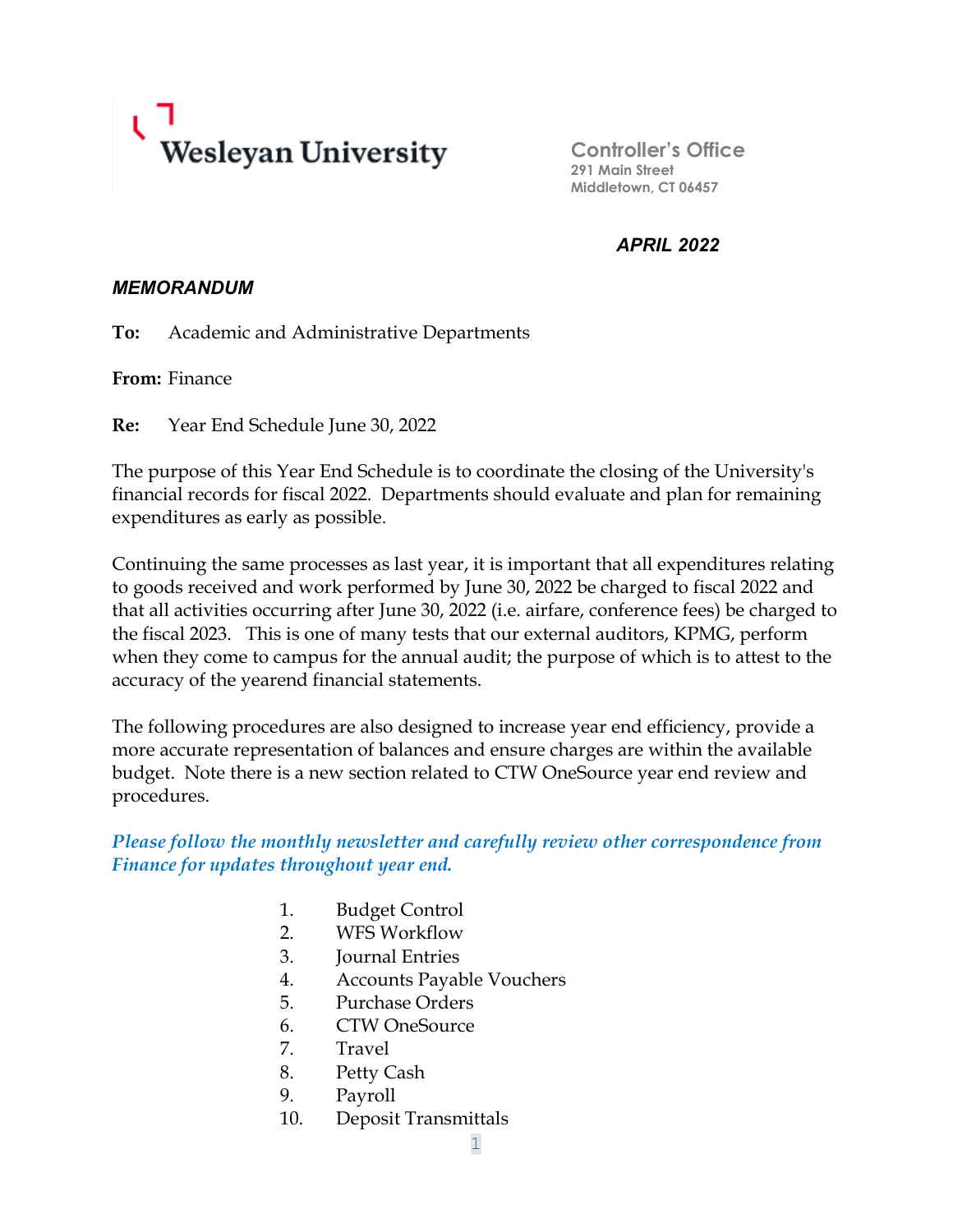- 11. Furniture & Supplies
- 12. Prepaid Expense
- 13. PCard
- 14. Financial Reports
- 15. Accruals
- 16. Miscellaneous
- 17. Contact List

### **1. Budget Control**

As we quickly approach June 30 it is important for all departments to review expenses to ensure approved budget totals are not exceeded. It is expected that WFS Inquiry Smartkey/Account Summary or the Budget vs. Actual reports are utilized, to view the most current balances as they are changing on a daily basis.

Planning and budgeting at year end must take into account, and leave room for, transactions that are in progress and have not yet hit the budget. This can include, but is not limited to:

-Payroll -Physical Plant Labor -Pcard transactions -Events -Copies

Please account for these charges associated with activity occurring right up through June 30. Many of these charges will be done more frequently during the month of June but, nevertheless, some charges will not take place until the first two weeks of July and may not go through workflow. Keep in mind the balance on June 30 is not final.

Departments are responsible for clearing existing or anticipated deficits in their operating smartkeys.

### **2. Workflow**

It is very important that all WFS smartdocs in workflow be processed by June 30. Therefore, users should monitor the workflow status of documents that they have created and follow up on outstanding issues. All approvers should act on all documents in their inbox in a timely manner and set a proxy if out of the office, especially towards the end of the year.

If a document has been denied, it must still be acted upon by either fixing the reason for the denial or requesting from [wfshelp@wesleyan.edu](mailto:wfshelp@wesleyan.edu) that the document be deleted.

### **3. Journal Entries**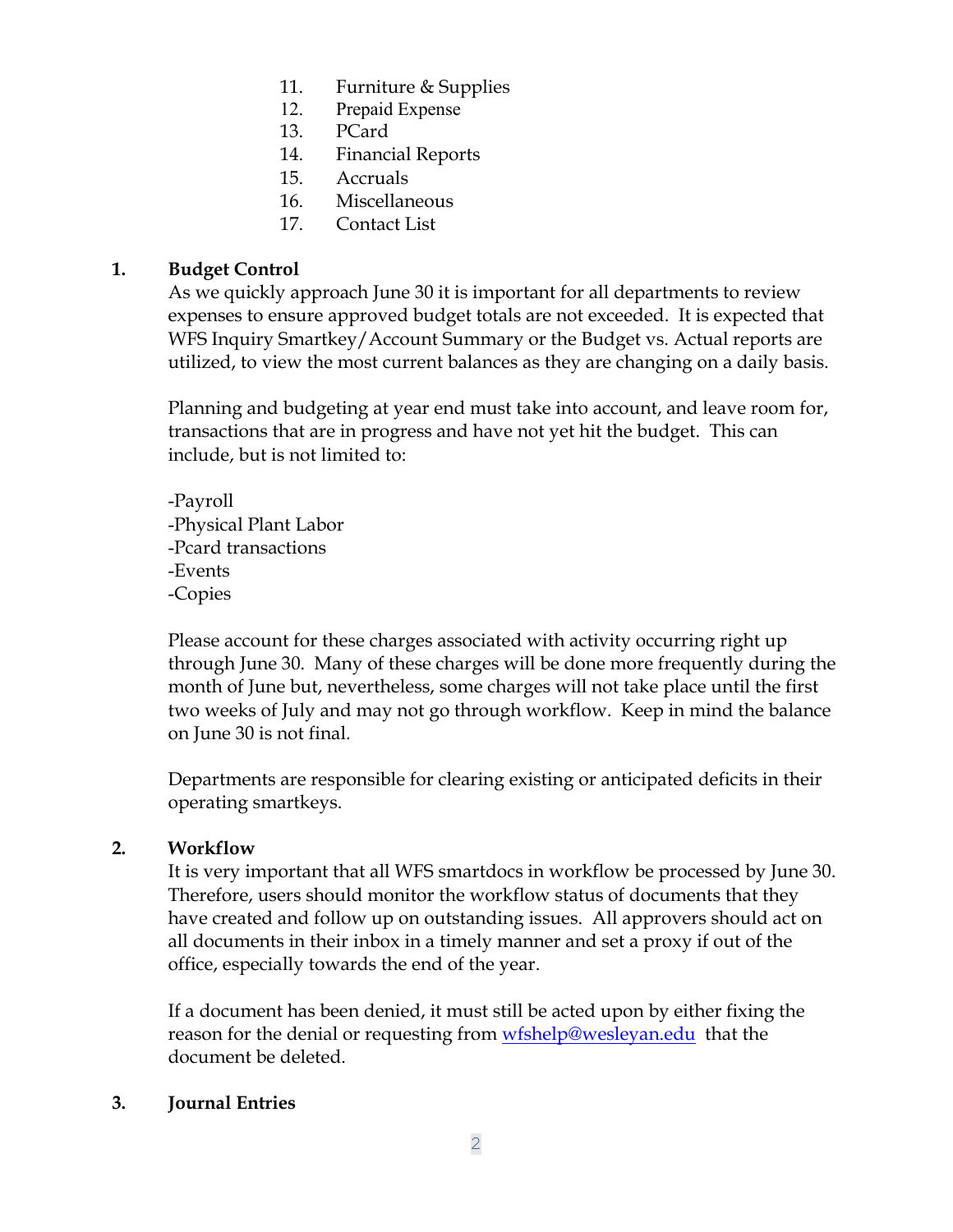Journal entries for fiscal 2022 must be approved via workflow no later than June 30. Please allow sufficient time for approval because an entry will not be completed until it is approved.

## **4. Accounts Payable Vouchers**

An expenditure must be charged in the year in which the service was performed or the goods were received. The following are guidelines to help you determine which year the expense belongs and, therefore, the subsequent procedures to pay:



# *Expenditures incurred through May 31, 2022*

All vouchers for goods received, work performed, or travel through May 31 should be fully approved in workflow no later than Wednesday, June 8th at 5:00 pm. Please contact vendors with whom you have outstanding invoices to request billing.

# *Expenditures incurred during June 2022*

Vouchers for goods received, work performed, or travel during the month of June must be fully approved by Thursday, June 23<sup>rd</sup> at 5:00 pm. Again, it is expected that June expenses are minimal and necessary for that time period. Please contact vendors and request accelerated billing during this time period. **Expenditures for goods received, work performed, or travel taken in Fiscal 2022 that remain unbilled as of June 30th must be accrued.** Accrual requests must be submitted to Susan Pavis by Monday, July 11th at 10:00 am. Final documentation for accruals is due to Susan by July 25th. See #15 for additional information on accruals.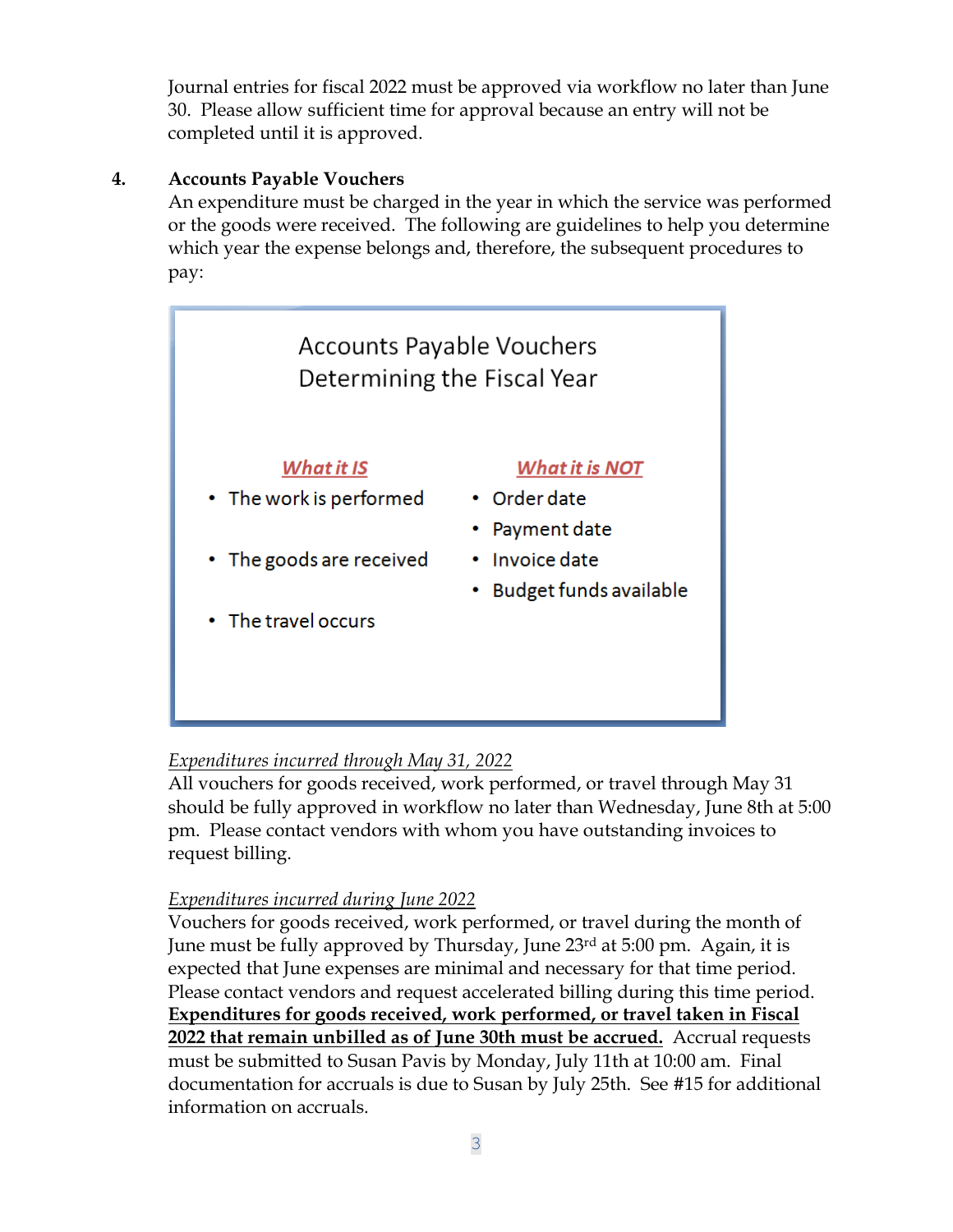#### **5. Purchase Orders**

Except for grants, open purchase orders will not be carried forward to the next fiscal year. Please review any outstanding purchase orders, including those that have not yet been dispatched or that have been denied, to be sure the encumbrances are accurate for the remainder of the fiscal year. If the PO is no longer applicable, request that it be closed via email to [wfshelp@wesleyan.edu](mailto:wfshelp@wesleyan.edu). Remaining encumbrances at June 30 will fall to the University bottom line.

If you need a purchase order closed or cancelled to release the encumbrance please email the PO number to [wfshelp@wesleyan.edu](mailto:wfshelp@wesleyan.edu).

#### 6. CTW OneSource

On June 27, fiscal 2023 will be available as a dropdown in "Financial Year" on the requisition. Keep in mind that delivery date determines the financial year. So if you don't expect it to be delivered until after June 30, please chose 2023. Conversely, do not choose 2023 if it is going to be delivered prior to June 30. Our external auditors test this cutoff.

Also, please review any outstanding receiving by clicking the check box in the upper right corner of the home screen and clicking "outstanding receiving". If an item has been received please mark it as such. If it has not, but is still a valid order you can leave it. If it will never be received please consult the Receiving Guide with instructions on how to close the purchase order.

### **7. Travel**

All travel ending prior to May 31, 2022 must be accounted for on a travel expense report attached to a fully approved voucher by June 8th. **If travel ends before June 30, 2022, receipts must be turned in by July 11th (including PCard charges). If receipts cannot be turned in by that date, request an accrual outlined in #14.** If the travel begins in fiscal 2022 and ends in fiscal 2023 it will be charged to the year in which the majority of the trip occurs, or other reasonable allocation methods as determined by Finance.Appropriate accruals should be requested.

The above deadlines also apply to travel expense reports which include a travel advance that is being cleared. Expense reports should be sent to wescash@wesleyan.edu in the Controller's Office. For faculty research accounts, notify Joy Vodak in Academic Affairs about travel where an individual will not return prior to June 30th.

### **8. Petty Cash**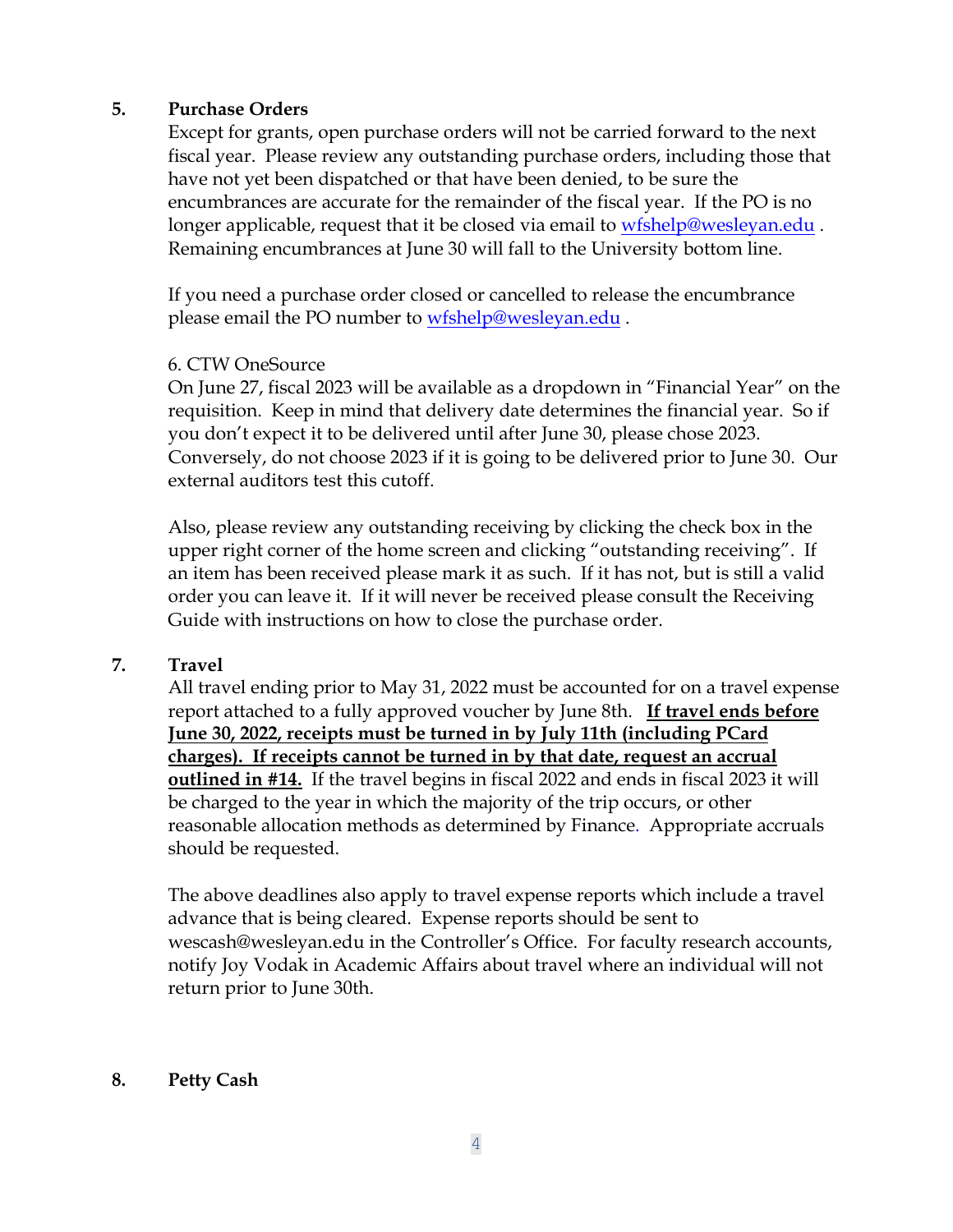All petty cash funds are to be reconciled by July 1. Reconciliation is done by totaling the cash and receipts on hand. Cash on hand plus the total of receipts for business related purchases should equal the allowed petty cash fund. A voucher with receipts can be submitted to replenish the fund. Contact Susan Pavis at [spavis@wesleyan.edu](mailto:spavis@wesleyan.edu) with any questions related to petty cash.

### **9. Payroll and Payroll Redistributions**

There are no special requirements for reporting time for weekly paid employees for the week ended July 3rd. Weekly paid employees should submit their time as usual in Workforce Time for the week ended July 3rd and supervisors should approve that time by noon on Tuesday July 5<sup>th</sup>. Worked time through June 30th will post in WFS in FY 2022 and worked time for July 1<sup>st</sup> through July 3<sup>rd</sup> will post in WFS in FY 2023.

Payroll redistributions of transactions prior to May 31 must be requested by June 6th to be reflected in fiscal 2022. Redistributions for June activity must be requested by 12:00 pm on July 12th to be reflected in second close reports.

Submissions for salaried employees for FY2022 are *due by June 16th at noon*.

## **Payroll redistributions of transactions prior to May 31 must be requested by June 6th to be reflected in fiscal 2022. Redistributions for June activity must be requested by 12:00 pm on July 12th to be reflected in second close reports.**

## **10. Deposit Transmittals**

To ensure that there is time for processing, please submit **cash** deposit transmittals by Wednesday, June  $22<sup>nd</sup>$  at 10:00 am. The final date for submitting **check** deposit transmittals for fiscal 2022 is Friday, June 24th at 10:00 am. This is the date and time that checks and final paperwork must be *received* in the Cashier's Office in North College. This may require you to hand deliver the items as sending through campus mail will not guarantee delivery by the deadlines.

Additional cashiering policies and procedures can be found at: <http://www.wesleyan.edu/finance/paymentprocess/policies/cashreceipt.html>

\*\*\*\*The Deposit Transmittal Smartdoc will not be available at all after 10:00 am June 24th. It will be back up at 9:00 am on July 1 for fiscal 2023 transactions.\*\*\*\*\*

## **11. WB Mason Furniture and Supplies**

The last day to order furniture from WB Mason, and have it charged to fiscal 2022, is April 30th. Office supplies ordered from WB Mason in CTW OneSource should follow the OneSource procedures in Section #6. Please note that this date assumes delivery of the product by June 30 as billing is based on date of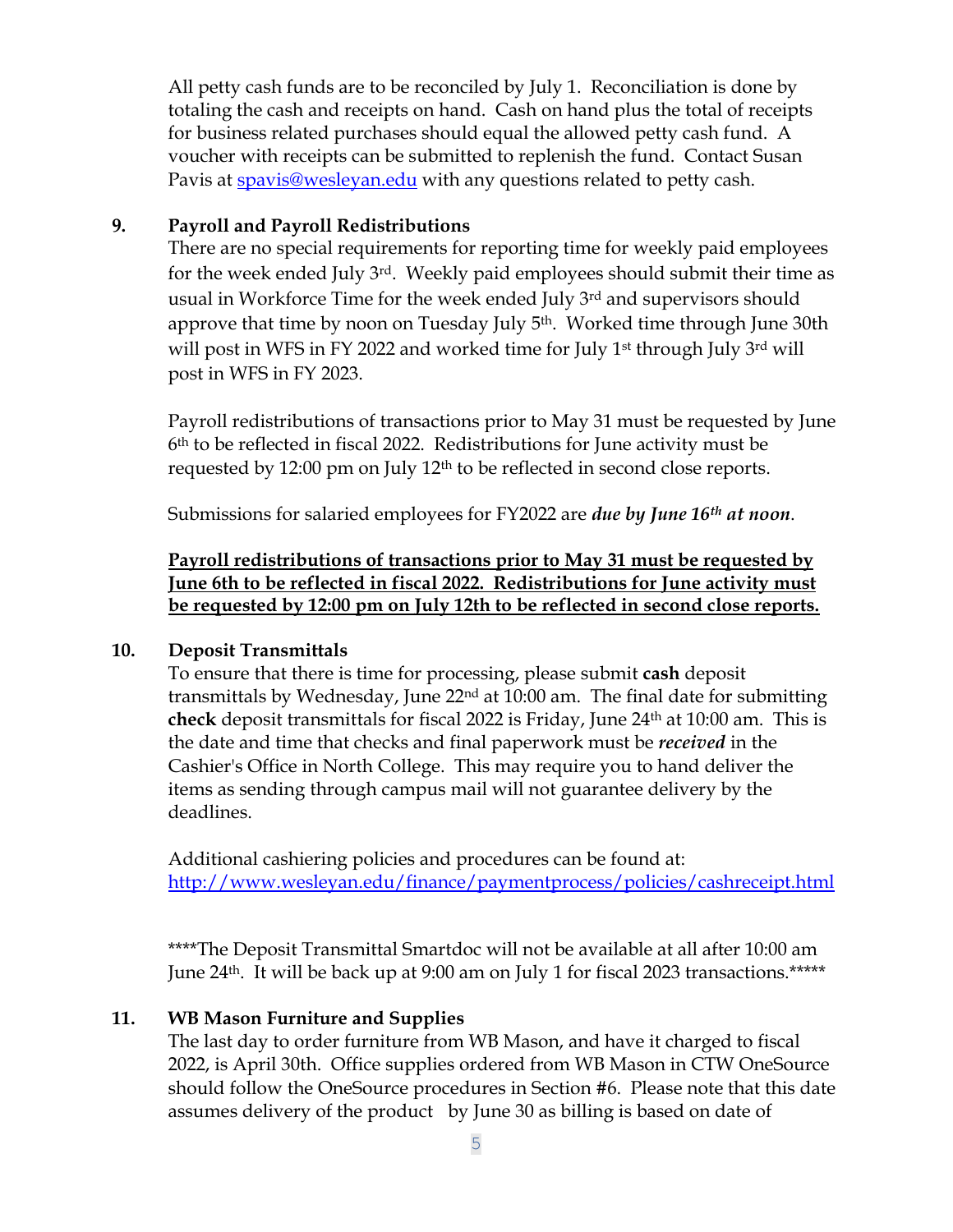delivery. If a product is back ordered it cannot be charged to fiscal 2022 unless it is received on or before June 30th.

### **12. Prepaid Expenses**

A prepaid expense occurs if a payment is to be made to a vendor prior to the goods received, work performed or travel incurred. It is important to recognize prepaid expenses at year end when the payment is due prior to June 30 but events occur after June 30. Examples are:

- Goods paid for during fiscal 2022, but not received until fiscal 2023.
- Travel paid for during fiscal 2022, but will not occur until fiscal 2023 (airfare, conference fees).

If a prepaid activity is identified, add three lines for each charge on the voucher as follows:

| Personalize   Find   2    <br>First $\langle 0 \rangle$ 1-3 of 3 $\langle 0 \rangle$ Last<br><b>▼ Distribution Lines</b> |        |                    |                                      |         |                          |                           |  |
|--------------------------------------------------------------------------------------------------------------------------|--------|--------------------|--------------------------------------|---------|--------------------------|---------------------------|--|
|                                                                                                                          | Amount | Smartkey           | <b>Description</b>                   | Account | <b>Description</b>       | <b>Budget Line Status</b> |  |
|                                                                                                                          |        | 5.00 1001053100    | EARTH & ENVIRON SCI 83100            |         | <b>CONSULTANT FEES I</b> | Valid                     |  |
|                                                                                                                          |        | $-5.00$ 1001053100 | EARTH & ENVIRON SCI 83100            |         | <b>CONSULTANT FEES I</b> | Valid                     |  |
| о                                                                                                                        |        | 5.00 1001053100    | <b>EARTH &amp; ENVIRON SCI 13705</b> |         | <b>PREPAID EXPENSES</b>  | <b>Bypass</b>             |  |

By entering three lines for one charge, as noted in the illustration above, the expense will be properly flagged as prepaid and will not be charged to FY 22 budgets. The first two lines should have the correct expense account code, and the third line should have the prepaid account code 13705. Starting on May 16<sup>th</sup> 2022, the prepaid charges will be uploaded weekly to FY 23 transaction detail.

Exceptions to prepaid expense procedures may be made if the expense is recurring in nature for a dollar amount that is generally consistent from year to year. As a general rule, if you have twelve months of charges in a year then no prepaid is necessary.

### **13. PCard**

PCard vouchers will be created three times during the month of June to aid in the year-end budget balancing process. Please keep in mind the following voucher create dates.

Schedule of PCard Download Dates: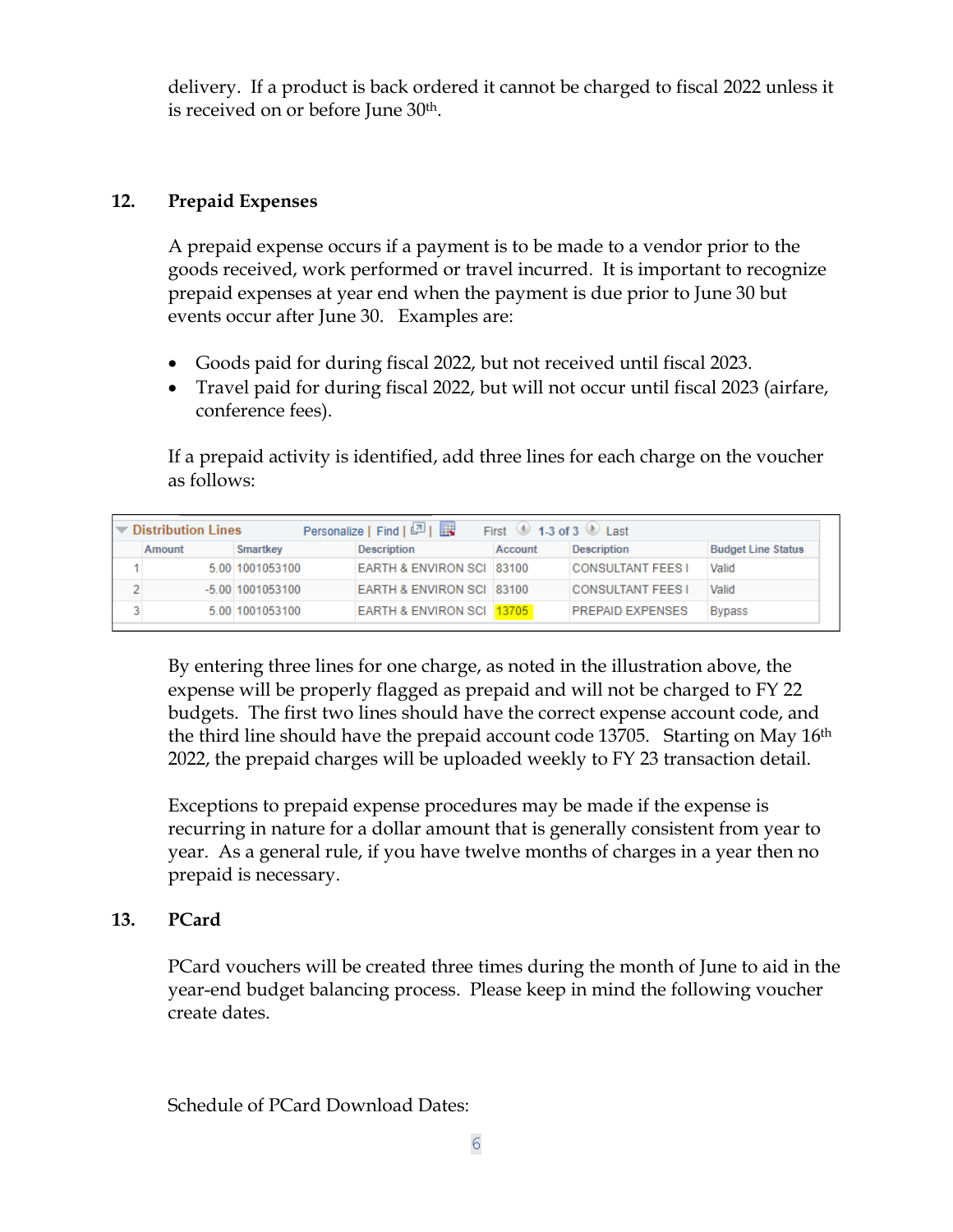| <b>Activity Post Date</b> | Downloaded to Financial | Voucher Due Date |  |
|---------------------------|-------------------------|------------------|--|
|                           | System                  |                  |  |
| March 21 - April 20       | April 22                | May 20           |  |
| April $21 - May 20$       | May 23                  | June 20          |  |
| May 21 – June 5           | June 6                  | June 20          |  |
| June $6$ – June 19        | June 20                 | June 27          |  |
| June $20$ – June $30$     | July 1                  | July $13**$      |  |

**\*\*** Note that this final download of PCard transactions will be charged to FY 22. The transactions that have occurred between June 20 June 30 will have download and voucher due dates in July and the activity will be posted to FY 22.

It is important to review the final fiscal 2022 voucher carefully to be sure all the expected charges appear. Merchants do not always process the charge on the same day as the order. If it is determined that the goods were received prior to June 30 but the credit card has not yet been charged you should follow the accrual process outlined in #15.

All fiscal 2022 PCard vouchers should be submitted and approved by departments by July 13th. Please ensure all fiscal 2022 vouchers have been submitted and outstanding issues cleared. Contact [pcardhelp@wesleyan.edu](mailto:pcardhelp@wesleyan.edu) with any questions.

PCard voucher activity may include transactions that are related to the next fiscal year. As noted in section 12 above, please enter 3 lines on the voucher for each prepaid expense.

#### **14. Financial Reports**

WFS Inquiry reflects the smartkey status daily. The first year end close is scheduled for Thursday, June 30, at which time it is important that smartkeys and accounts be as close to final as possible. Second close will occur on Friday, July 15th. The second close reports will reflect final fiscal 2022 departmental activity for most accounts. Subsequent account activity requires Cabinet member approval.

#### **15. Accruals**

Expenses incurred or products received prior to June 30 must be charged in fiscal 2022.

At times, an invoice to process a charge may not be available by the deadline or the merchant may not have processed the charge to the Pcard prior to June 30. Email Susan Pavis at spavis@wesleyan.edu by 10:00 am on July 11th. With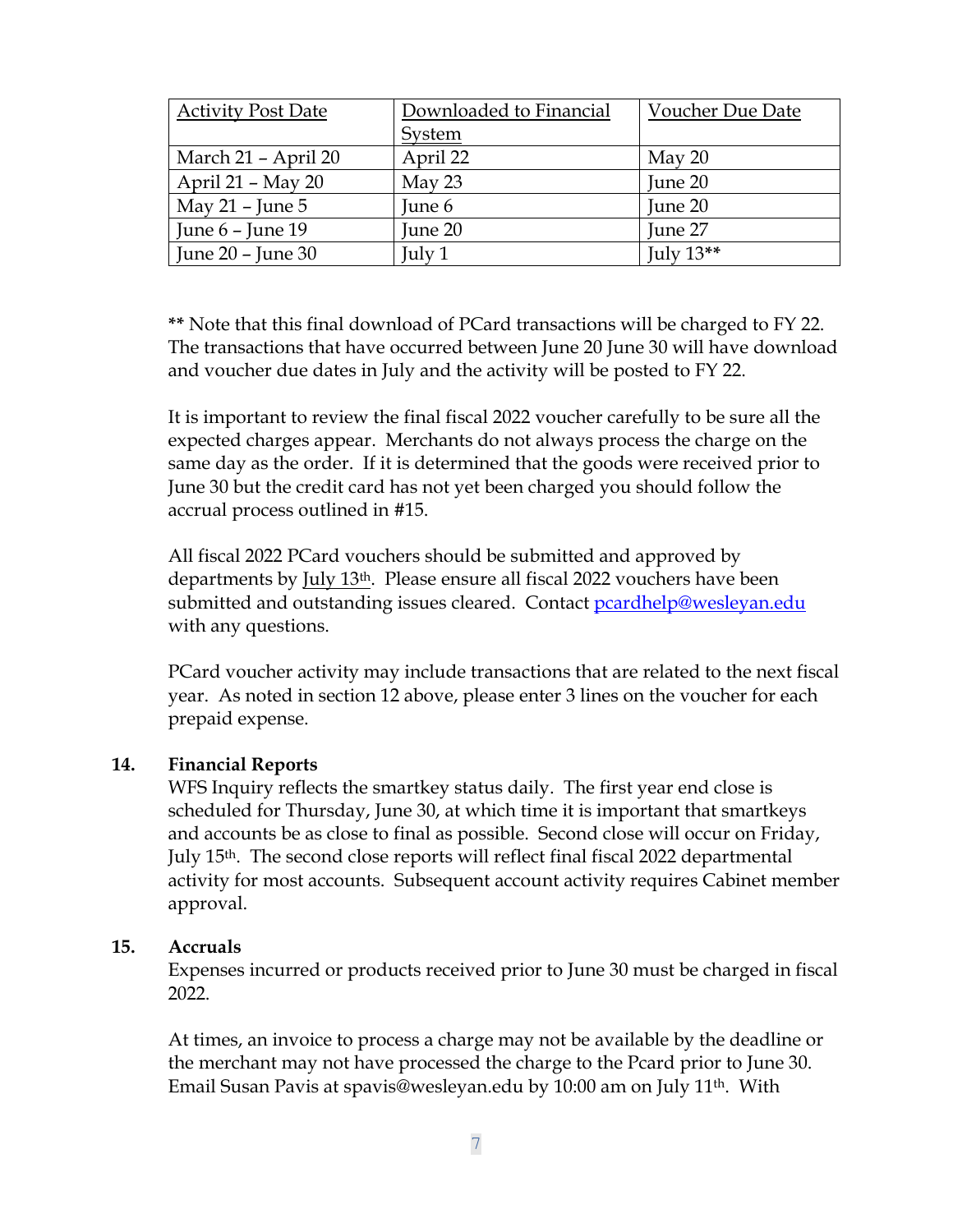appropriate approval and documentation, Susan will process a fiscal 2022 charge to the smartkey.

For invoices, when the actual invoice is received, complete an accounts payable voucher by July 11th , charging the department smartkey, and ad hoc Susan Pavis into workflow as an **approver**, not reviewer, after the AP approval. For PCards, ad hoc Susan into workflow as an **approver**, not reviewer, of the Pcard voucher where the charge eventually appears with a note in "Instructions to AP" that references the line number of the accrual. **The ad hoc of Susan should be the final step prior to submission of the voucher. If a change is made to the voucher after the ad hoc, a new workflow is created and the ad hoc of Susan must be done again.**

Please note that an accrual is not the same as a budget carryforward. An accrual means that the expense actually happened in fiscal 2022. If the expense was not incurred or the product not received, then an accrual is not necessary.

### **16. Miscellaneous**

Grant activity is subject to the deadlines detailed in this document regardless of the project term. This includes payroll redistributions and the deadlines listed above. Expenses charged to a grant are also reported in the annual financial report and must follow the accounting and auditing rules for yearend financial reporting.

Wire payment requests for a fiscal 2022 expense must be submitted to [wescash@wesleyan.edu](mailto:wescash@wesleyan.edu) by Monday, July 11th.

Most centrally billed transactions, including physical plant labor, Wes Station, FEDEX and dining charges will be processed weekly during the month of June to facilitate budget analysis and reporting. However, some of these charges may also occur during the first two weeks of July so please manage the budget accordingly. One exception to the weekly processing is office supplies which will continue a monthly download.